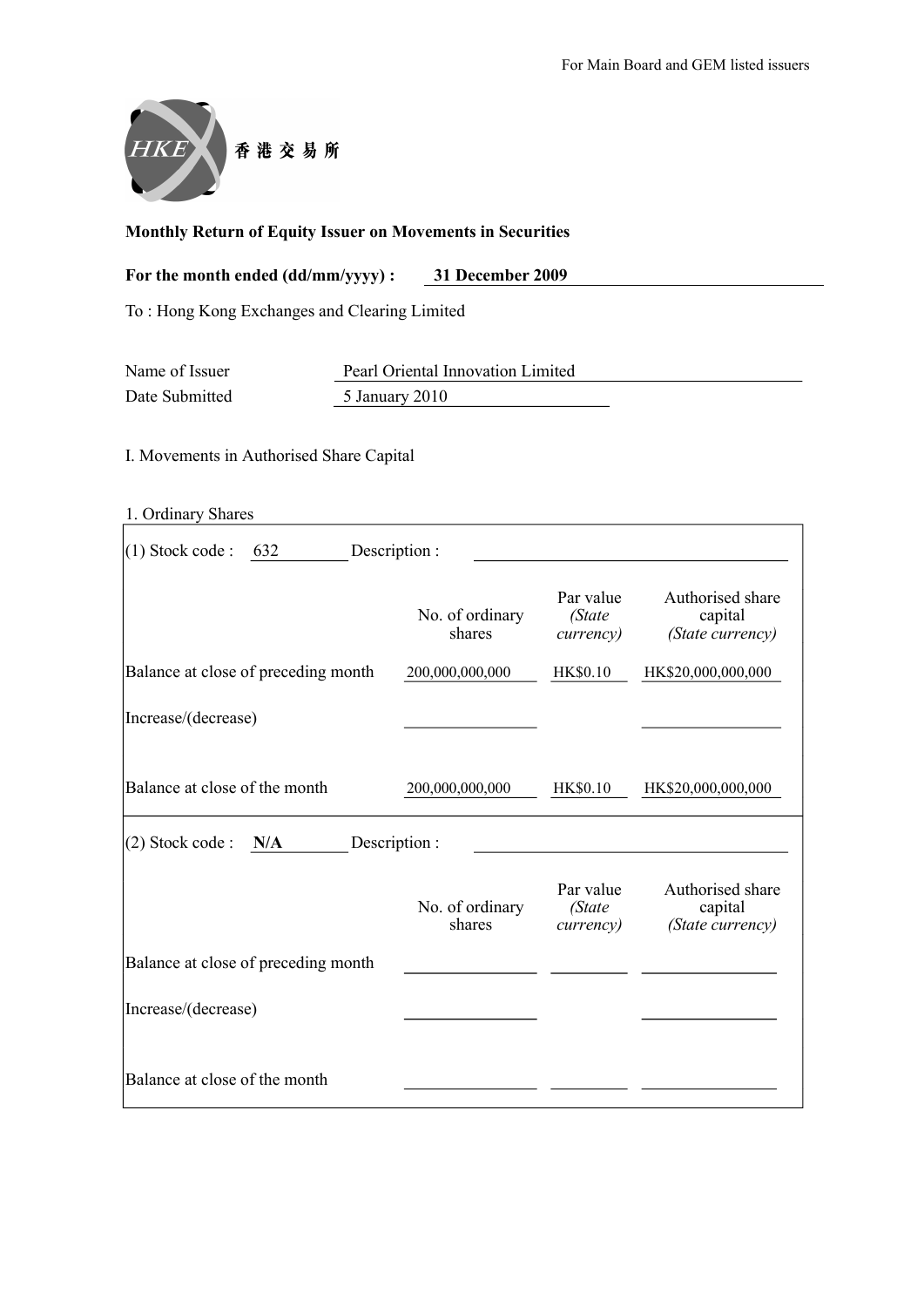## 2. Preference Shares

| Stock code:                         | N/A | Description :               |                                          |                                                 |
|-------------------------------------|-----|-----------------------------|------------------------------------------|-------------------------------------------------|
|                                     |     | No. of preference<br>shares | Par value<br>(State<br><i>currency</i> ) | Authorised share<br>capital<br>(State currency) |
| Balance at close of preceding month |     |                             |                                          |                                                 |
| Increase/(decrease)                 |     |                             |                                          |                                                 |
| Balance at close of the month       |     |                             |                                          |                                                 |

## 3. Other Classes of Shares

| Stock code:<br>N/A<br>Description : |                                   |                                          |                                                 |
|-------------------------------------|-----------------------------------|------------------------------------------|-------------------------------------------------|
|                                     | No. of other<br>classes of shares | Par value<br>(State<br><i>currency</i> ) | Authorised share<br>capital<br>(State currency) |
| Balance at close of preceding month |                                   |                                          |                                                 |
| Increase/(decrease)                 |                                   |                                          |                                                 |
| Balance at close of the month       |                                   |                                          |                                                 |

Total authorised share capital at the end of the month *(State currency)* : HK\$20,000,000,000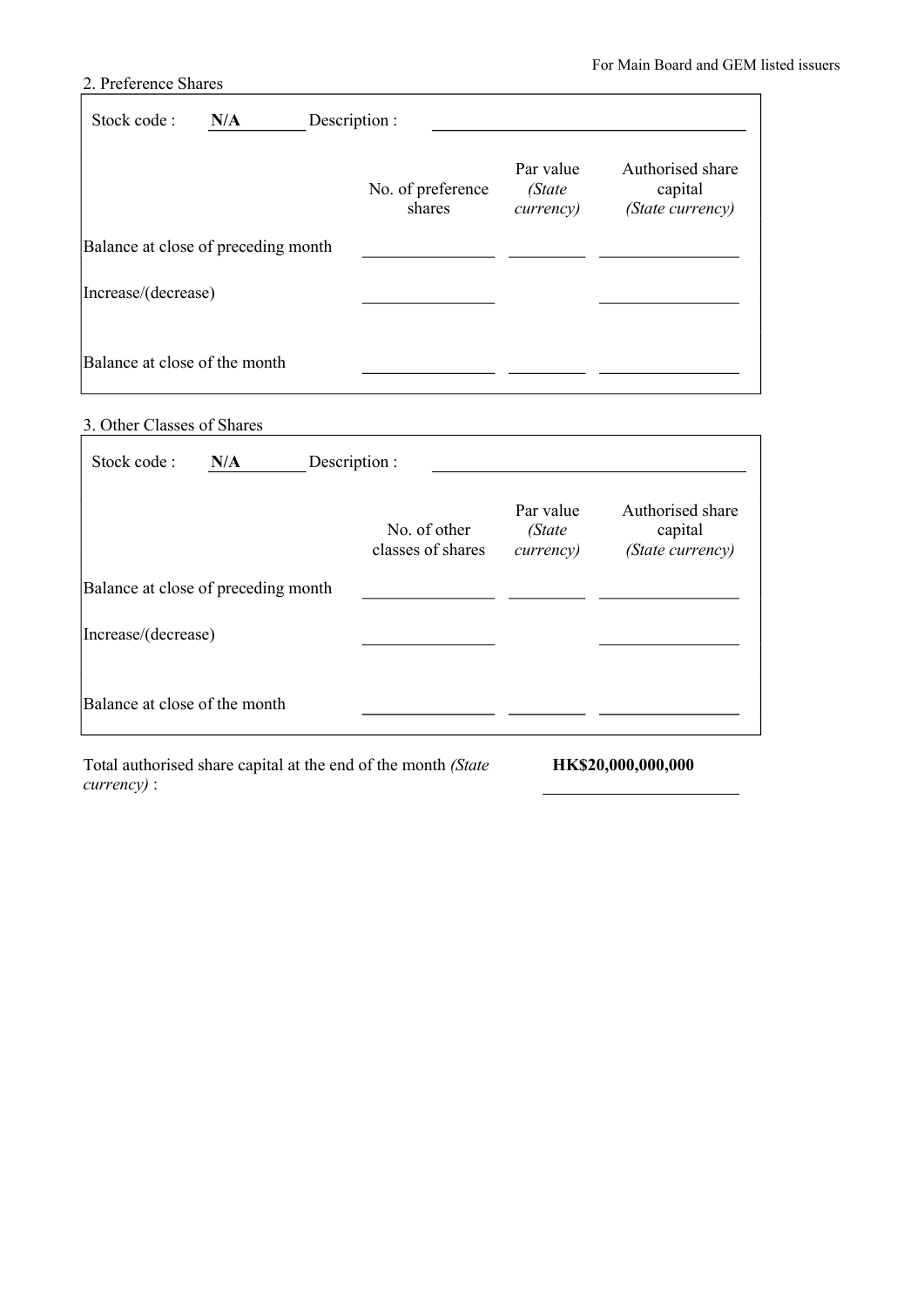## II. Movements in Issued Share Capital

|                                          | No. of ordinary shares<br>(1)<br>(2) |     | shares | No of preference No. of other classes<br>of shares |
|------------------------------------------|--------------------------------------|-----|--------|----------------------------------------------------|
| Balance at close of<br>preceding month   | 1,009,736,960                        | N/A | N/A    | N/A                                                |
| Increase/ (decrease)<br>during the month | 149,480,000                          | N/A | N/A    | N/A                                                |
| Balance at close of the<br>lmonth        | 1,159,216,960                        | N/A | N/A    | N/A                                                |

III. Details of Movements in Issued Share Capital

| Share Options (under Share Option Schemes of the Issuer) |            |                           |                                      |                         |                      |                          |
|----------------------------------------------------------|------------|---------------------------|--------------------------------------|-------------------------|----------------------|--------------------------|
| Particulars of share                                     |            |                           |                                      |                         | No. of new shares of | No. of new shares of     |
| option scheme                                            |            |                           |                                      |                         | issuer issued during | issuer which may be      |
| including EGM                                            |            |                           |                                      |                         | the month pursuant   | issued pursuant thereto  |
| approval date                                            |            | Movement during the month |                                      |                         | thereto              | as at close of the month |
| (dd/mm/yyyy) and                                         |            |                           |                                      |                         |                      |                          |
| class of shares                                          |            |                           |                                      |                         |                      |                          |
| issuable                                                 | Granted    | Exercised                 | Cancelled                            | Lapsed                  |                      |                          |
| 1. Share Option                                          |            |                           |                                      |                         |                      |                          |
| Scheme Exercise                                          |            |                           |                                      |                         |                      |                          |
| Price (Hk\$0.56)                                         |            |                           |                                      |                         |                      |                          |
| $(5$ Aug 2009)                                           |            |                           |                                      |                         |                      |                          |
|                                                          |            |                           |                                      |                         |                      |                          |
| shares                                                   | 30,000,000 | 8,800,000                 |                                      |                         | 8,800,000            | 21,200,000               |
| (Note 1)                                                 |            |                           |                                      |                         |                      |                          |
|                                                          |            |                           |                                      |                         |                      |                          |
| 2.                                                       |            |                           |                                      |                         |                      |                          |
|                                                          |            |                           |                                      |                         |                      |                          |
|                                                          |            |                           |                                      |                         |                      |                          |
|                                                          |            |                           |                                      |                         |                      |                          |
|                                                          |            |                           |                                      |                         |                      |                          |
| shares                                                   |            |                           |                                      |                         |                      |                          |
| (Note 1)                                                 |            |                           |                                      |                         |                      |                          |
|                                                          |            |                           |                                      |                         |                      |                          |
| 3.                                                       |            |                           |                                      |                         |                      |                          |
|                                                          |            |                           |                                      |                         |                      |                          |
|                                                          |            |                           |                                      |                         |                      |                          |
|                                                          |            |                           |                                      |                         |                      |                          |
|                                                          |            |                           |                                      |                         |                      |                          |
|                                                          |            |                           |                                      |                         |                      |                          |
| shares                                                   |            |                           |                                      |                         |                      |                          |
| (Note 1)                                                 |            |                           |                                      |                         |                      |                          |
|                                                          |            |                           | Total A. (Ordinary shares) 8,800,000 |                         |                      |                          |
|                                                          |            |                           |                                      | (Preference shares) N/A |                      |                          |
|                                                          |            |                           |                                      | (Other class) N/A       |                      |                          |
| Total funds raised during the month from exercise of     |            |                           |                                      |                         |                      |                          |
| options (State currency)                                 |            |                           | 4,928,000                            |                         |                      |                          |
|                                                          |            |                           |                                      |                         |                      |                          |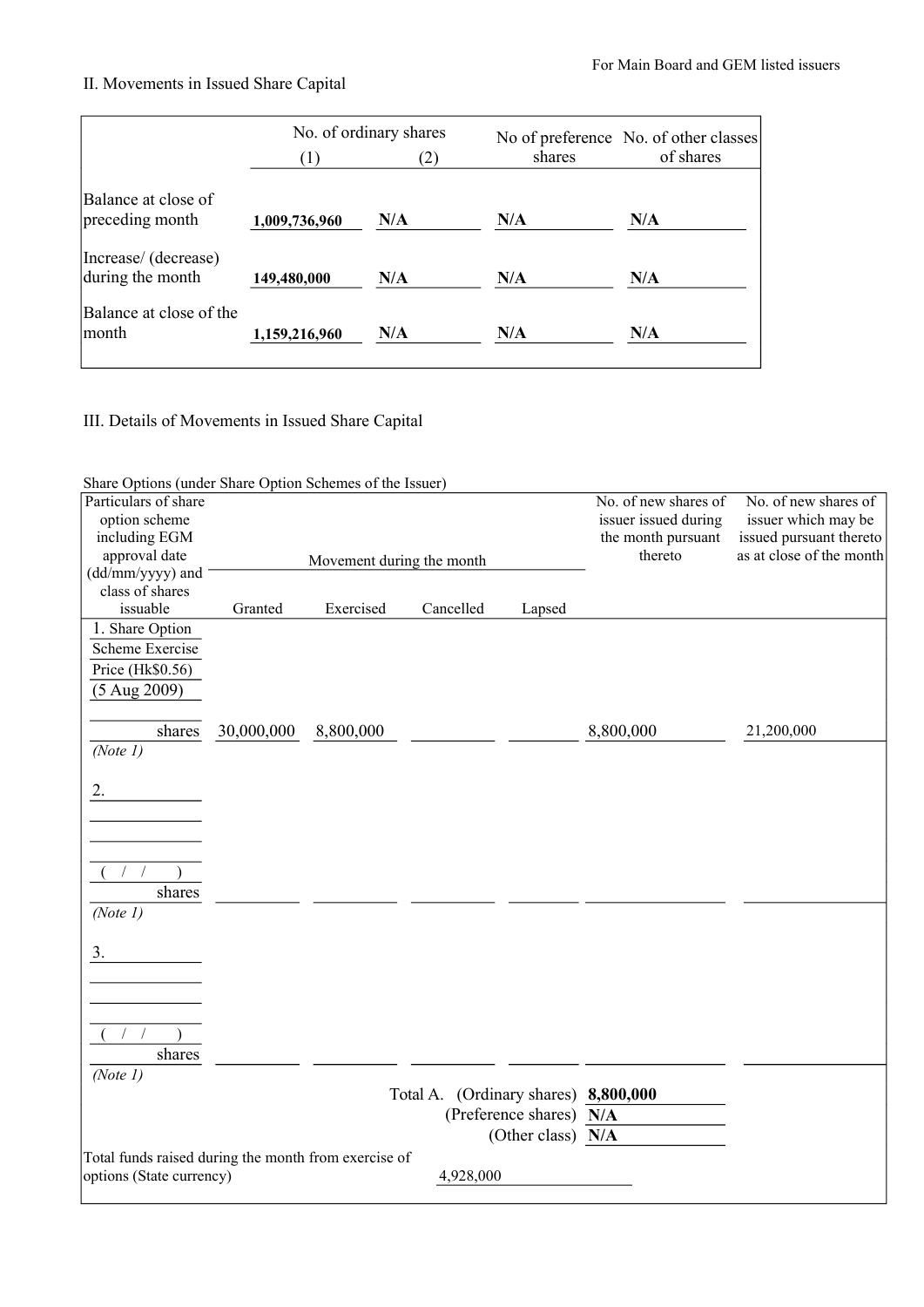| Description of warrants<br>(Date of expiry - dd/mm/yyyy)                   | Currency of Nominal value at<br>nominal<br>value            | close of<br>preceding month | Exercised<br>during the<br>month | Nominal value<br>at close of the<br>month                               | No. of new<br>shares of<br>issuer issued<br>during the<br>month<br>pursuant<br>thereto | No. of new<br>shares of<br>issuer which<br>may be issued<br>pursuant<br>thereto as at<br>close of the<br>month |
|----------------------------------------------------------------------------|-------------------------------------------------------------|-----------------------------|----------------------------------|-------------------------------------------------------------------------|----------------------------------------------------------------------------------------|----------------------------------------------------------------------------------------------------------------|
| 1.                                                                         |                                                             |                             |                                  |                                                                         |                                                                                        |                                                                                                                |
| $\, {\bf S}$                                                               |                                                             |                             |                                  |                                                                         |                                                                                        |                                                                                                                |
| 1/2<br>Stock code (if listed)<br>Class of shares<br>issuable (Note 1)      | the control of the control of the control of the control of |                             |                                  |                                                                         |                                                                                        |                                                                                                                |
| Subscription price<br>EGM approval date<br>(if applicable)<br>(dd/mm/yyyy) |                                                             |                             |                                  |                                                                         |                                                                                        |                                                                                                                |
| 2.                                                                         |                                                             |                             |                                  |                                                                         |                                                                                        |                                                                                                                |
| 1/<br>$\rightarrow$<br>€<br>Stock code (if listed)                         |                                                             |                             |                                  |                                                                         |                                                                                        |                                                                                                                |
| Class of shares<br>issuable (Note 1)                                       |                                                             |                             |                                  |                                                                         |                                                                                        |                                                                                                                |
| Subscription price                                                         |                                                             |                             |                                  |                                                                         |                                                                                        |                                                                                                                |
| EGM approval date<br>(if applicable)<br>(dd/mm/yyyy)                       |                                                             |                             |                                  |                                                                         |                                                                                        |                                                                                                                |
| 3.                                                                         |                                                             |                             |                                  |                                                                         |                                                                                        |                                                                                                                |
| $\mathcal{L}$                                                              |                                                             |                             |                                  |                                                                         |                                                                                        |                                                                                                                |
| Stock code (if listed)<br>Class of shares<br>issuable (Note 1)             |                                                             |                             |                                  |                                                                         |                                                                                        |                                                                                                                |
| Subscription price<br>EGM approval date<br>(if applicable)                 |                                                             |                             |                                  |                                                                         |                                                                                        |                                                                                                                |
| (dd/mm/yyyy)<br>4.                                                         | (1/2)                                                       |                             |                                  |                                                                         |                                                                                        |                                                                                                                |
| 1/                                                                         |                                                             |                             |                                  |                                                                         |                                                                                        |                                                                                                                |
| Stock code (if listed)<br>Class of shares<br>issuable (Note 1)             |                                                             |                             |                                  |                                                                         |                                                                                        |                                                                                                                |
| Subscription price<br>EGM approval date                                    |                                                             |                             |                                  |                                                                         |                                                                                        |                                                                                                                |
| (if applicable)<br>(dd/mm/yyyy)                                            | $($ / /                                                     |                             |                                  |                                                                         |                                                                                        |                                                                                                                |
|                                                                            |                                                             | Total B.                    |                                  | (Ordinary shares) N/A<br>(Preference shares) N/A<br>(Other class) $N/A$ |                                                                                        |                                                                                                                |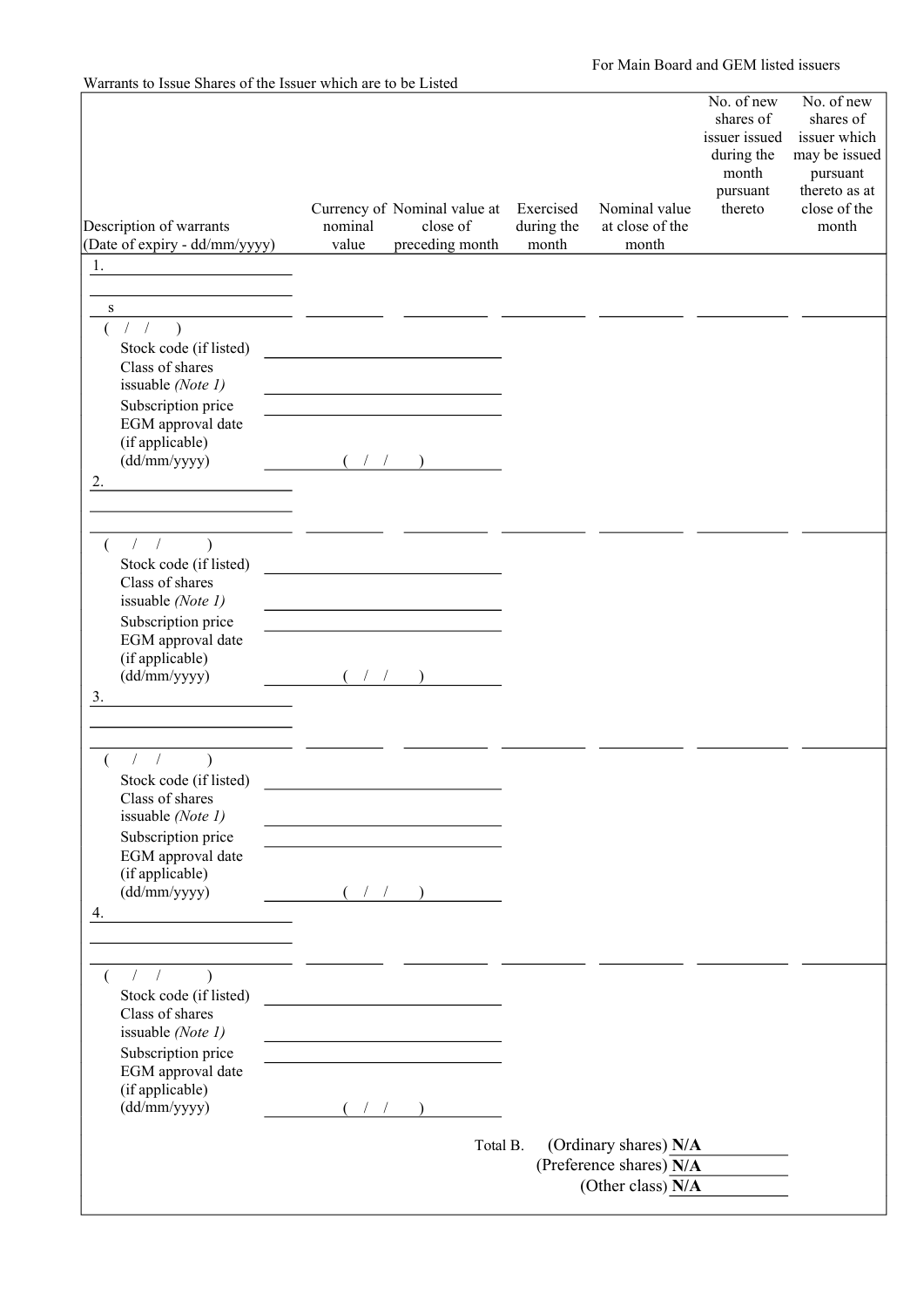For Main Board and GEM listed issuers

| Convertibles (i.e. Convertible into Shares of the Issuer which are to be Listed)                                                                            |                 |                                                      |           |                       |                                  |                                    |                                                                                        |                                                                                                                |
|-------------------------------------------------------------------------------------------------------------------------------------------------------------|-----------------|------------------------------------------------------|-----------|-----------------------|----------------------------------|------------------------------------|----------------------------------------------------------------------------------------|----------------------------------------------------------------------------------------------------------------|
| Class and description                                                                                                                                       |                 | Currency of Amount at close<br>amount<br>outstanding |           | of preceding<br>month | Converted<br>during the<br>month | Amount at<br>close of the<br>month | No. of new<br>shares of<br>issuer issued<br>during the<br>month<br>pursuant<br>thereto | No. of new<br>shares of<br>issuer which<br>may be issued<br>pursuant<br>thereto as at<br>close of the<br>month |
| 1. Issue Convertible Notes                                                                                                                                  |                 |                                                      |           |                       |                                  |                                    |                                                                                        |                                                                                                                |
| Stock code (if listed)<br>Class of shares<br>issuable (Note 1)<br>Subscription price<br>EGM approval date<br>(if applicable)<br>$(dd/\text{mm/yyyy})$<br>2. | <b>HK\$1.02</b> | <b>HKD</b><br><b>Ordinary Shares</b>                 | 8,000,000 |                       | 10,000,000                       | 70,000,000                         | 25,000,000                                                                             | 175,000,000                                                                                                    |
|                                                                                                                                                             |                 |                                                      |           |                       |                                  |                                    |                                                                                        |                                                                                                                |
|                                                                                                                                                             |                 |                                                      |           |                       |                                  |                                    |                                                                                        |                                                                                                                |
| Stock code (if listed)<br>Class of shares<br>issuable (Note 1)<br>Subscription price<br>EGM approval date<br>(if applicable)<br>(dd/mm/yyyy)<br>3.          |                 |                                                      |           |                       |                                  |                                    |                                                                                        |                                                                                                                |
|                                                                                                                                                             |                 |                                                      |           |                       |                                  |                                    |                                                                                        |                                                                                                                |
| Stock code (if listed)<br>Class of shares<br>issuable (Note 1)<br>Subscription price<br>EGM approval date<br>(if applicable)<br>(dd/mm/yyyy)<br>4.          |                 | $($ / $/$ )                                          |           |                       |                                  |                                    |                                                                                        |                                                                                                                |
|                                                                                                                                                             |                 |                                                      |           |                       |                                  |                                    |                                                                                        |                                                                                                                |
| Stock code (if listed)<br>Class of shares<br>issuable (Note 1)<br>Subscription price<br>EGM approval date<br>(if applicable)<br>(dd/mm/yyyy)                |                 | $($ / $/$ )                                          |           |                       |                                  | Total C. (Ordinary shares) N/A     |                                                                                        |                                                                                                                |
|                                                                                                                                                             |                 |                                                      |           |                       |                                  | (Preference shares) $N/A$          |                                                                                        |                                                                                                                |
|                                                                                                                                                             |                 |                                                      |           |                       |                                  | (Other class) $N/A$                |                                                                                        |                                                                                                                |
|                                                                                                                                                             |                 |                                                      |           |                       |                                  |                                    |                                                                                        |                                                                                                                |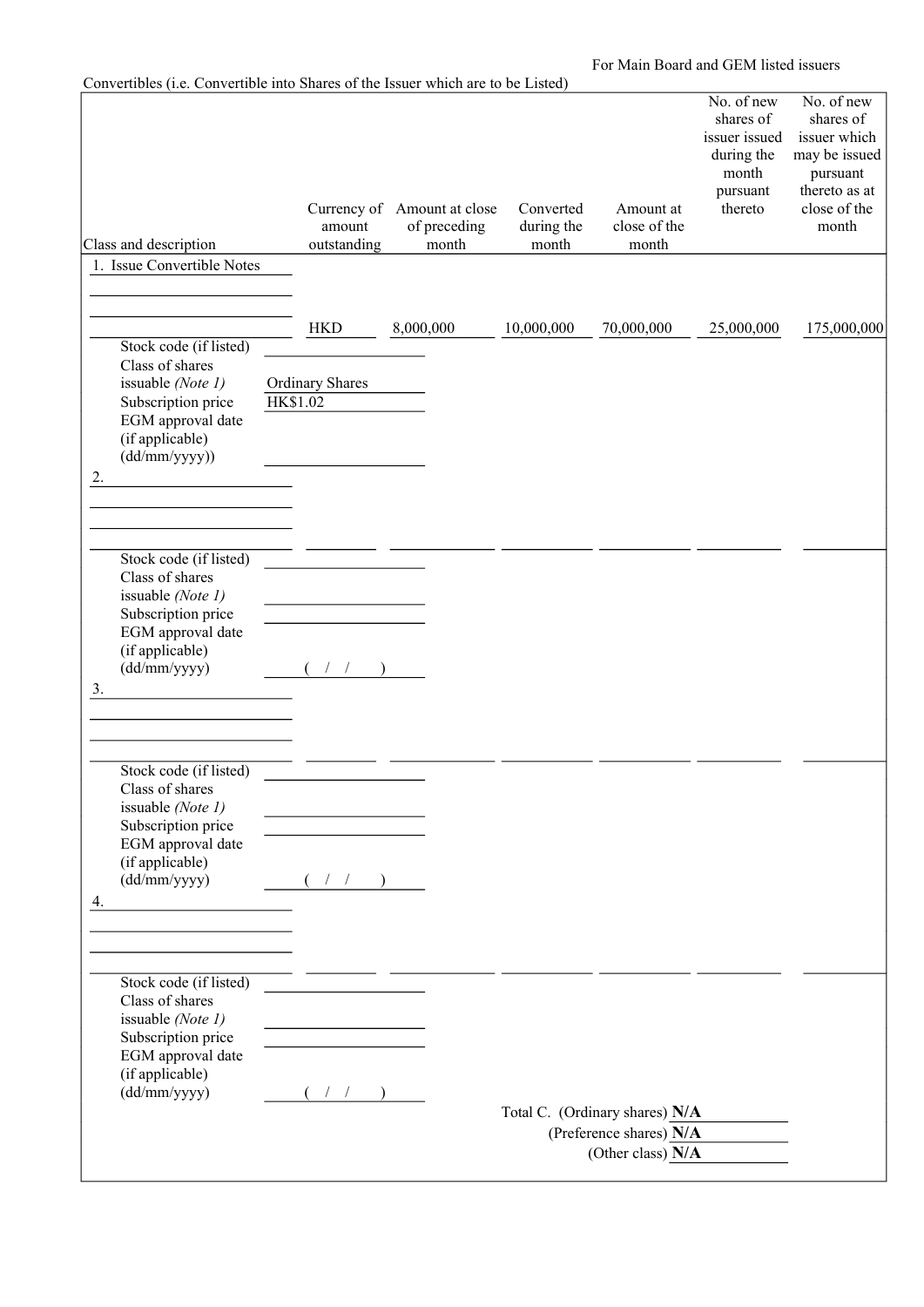| Full particulars including EGM approval date (dd/mm/yyyy),<br>if applicable, and class of shares issuable:                  | No. of new shares of<br>issuer issued during<br>the month pursuant<br>thereto | No. of new shares of<br>issuer which may be<br>issued pursuant thereto<br>as at close of the month |
|-----------------------------------------------------------------------------------------------------------------------------|-------------------------------------------------------------------------------|----------------------------------------------------------------------------------------------------|
| 1.<br><u> 1980 - Jan Samuel Barbara, martin a shekara 1980 - An tsara 1980 - An tsara 1980 - An tsara 1980 - An tsara 1</u> |                                                                               |                                                                                                    |
|                                                                                                                             |                                                                               |                                                                                                    |
| shares (Note 1)                                                                                                             |                                                                               |                                                                                                    |
| 2.                                                                                                                          |                                                                               |                                                                                                    |
|                                                                                                                             |                                                                               |                                                                                                    |
|                                                                                                                             |                                                                               |                                                                                                    |
| shares (Note $1$ )                                                                                                          |                                                                               |                                                                                                    |
|                                                                                                                             |                                                                               |                                                                                                    |
| 3.                                                                                                                          |                                                                               |                                                                                                    |
|                                                                                                                             |                                                                               |                                                                                                    |
|                                                                                                                             |                                                                               |                                                                                                    |
|                                                                                                                             |                                                                               |                                                                                                    |
| shares $(Note 1)$                                                                                                           |                                                                               |                                                                                                    |
| Total D.<br>(Ordinary shares)                                                                                               | N/A                                                                           |                                                                                                    |
| (Preference shares)                                                                                                         | N/A                                                                           |                                                                                                    |
| $\overline{\text{(Other class)}}$                                                                                           | N/A                                                                           |                                                                                                    |
|                                                                                                                             |                                                                               |                                                                                                    |

Any other Agreements or Arrangements to Issue Shares of the Issuer which are to be Listed, including Options (other than under Share Option Schemes)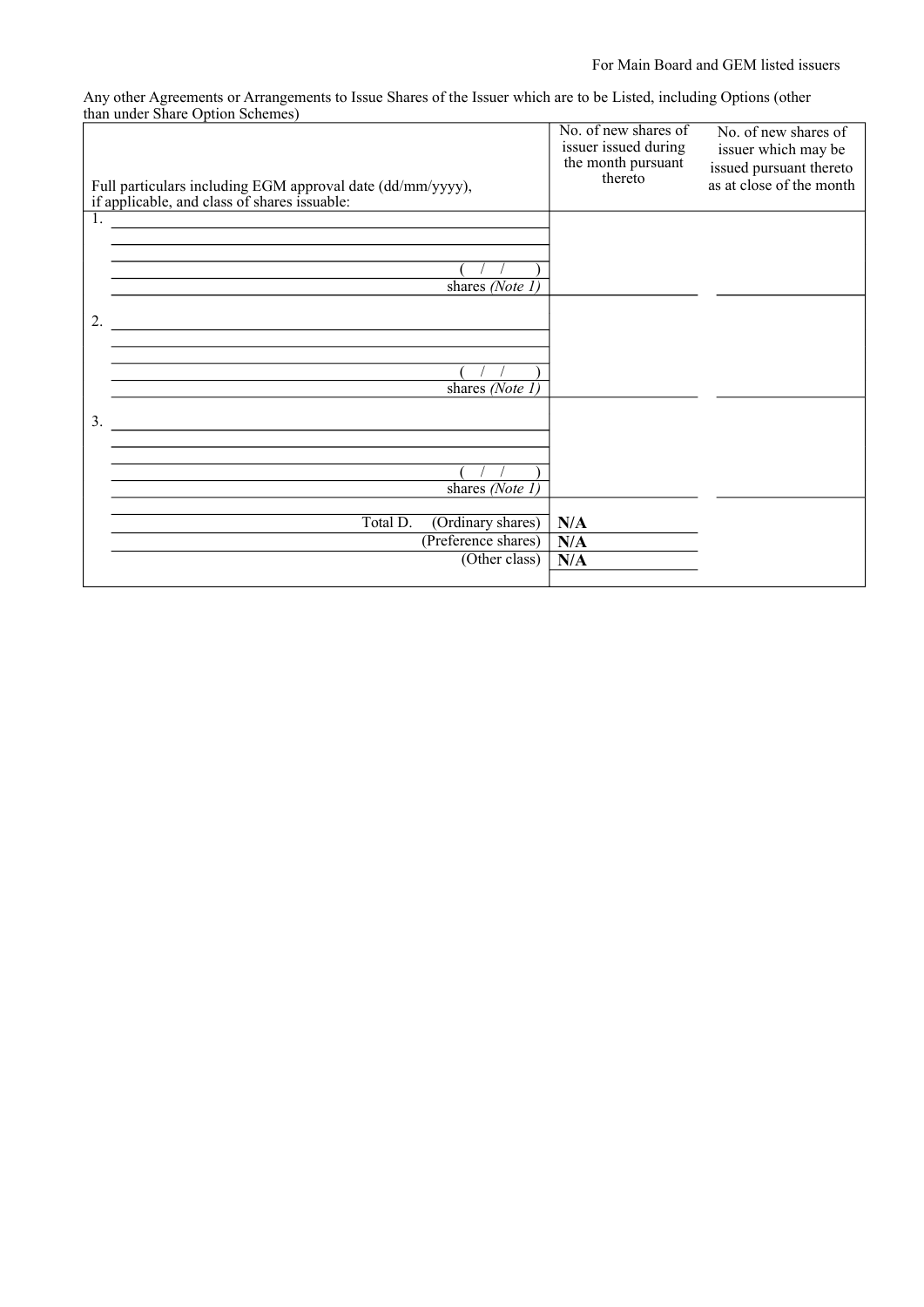|    |               | Other Movements in Issued Share Capital            |                                             |              |                                                                                        |                                                                                                                   |
|----|---------------|----------------------------------------------------|---------------------------------------------|--------------|----------------------------------------------------------------------------------------|-------------------------------------------------------------------------------------------------------------------|
|    | Type of Issue |                                                    |                                             |              | No. of new<br>shares of<br>issuer issued<br>during the<br>month<br>pursuant<br>thereto | No. of new<br>shares of<br>issuer which<br>may be<br>issued<br>pursuant<br>thereto as at<br>close of the<br>month |
|    |               |                                                    | Class of shares issuable                    | N/A          |                                                                                        |                                                                                                                   |
|    |               |                                                    | (Note 1)                                    |              |                                                                                        |                                                                                                                   |
| 1. | Rights issue  | State<br>At price :                                | Issue and allotment                         | ( / / )      |                                                                                        |                                                                                                                   |
|    |               | currency                                           | date: (dd/mm/yyyy)                          | (11)         |                                                                                        |                                                                                                                   |
|    |               |                                                    | EGM approval date:<br>(dd/mm/yyyy)          |              |                                                                                        |                                                                                                                   |
|    |               |                                                    |                                             |              |                                                                                        |                                                                                                                   |
|    |               |                                                    |                                             |              |                                                                                        |                                                                                                                   |
|    |               |                                                    | Class of shares issuable                    | N/A          |                                                                                        |                                                                                                                   |
|    |               |                                                    | (Note 1)                                    |              |                                                                                        |                                                                                                                   |
| 2. | Open offer    | At price : State                                   | Issue and allotment                         | ( / / )      |                                                                                        |                                                                                                                   |
|    |               | currency                                           | date: (dd/mm/yyyy)                          | (11)         |                                                                                        |                                                                                                                   |
|    |               |                                                    | EGM approval date:<br>(dd/mm/yyyy)          |              |                                                                                        |                                                                                                                   |
|    |               |                                                    |                                             |              |                                                                                        |                                                                                                                   |
|    |               |                                                    |                                             |              |                                                                                        |                                                                                                                   |
|    |               |                                                    | Class of shares issuable                    | N/A          |                                                                                        |                                                                                                                   |
|    |               |                                                    | (Note 1)                                    |              |                                                                                        |                                                                                                                   |
| 3. | Placing       | <b>HKD</b><br>At price : State<br>currency<br>1.02 | Issue and allotment                         | (24/12/2009) |                                                                                        |                                                                                                                   |
|    |               |                                                    | date: (dd/mm/yyyy)                          | ( / / )      |                                                                                        |                                                                                                                   |
|    |               |                                                    | EGM approval date:<br>(dd/mm/yyyy)          |              |                                                                                        |                                                                                                                   |
|    |               |                                                    |                                             |              | 115,680,000                                                                            |                                                                                                                   |
|    |               |                                                    |                                             |              |                                                                                        |                                                                                                                   |
|    |               |                                                    | Class of shares issuable                    | N/A          |                                                                                        |                                                                                                                   |
|    |               |                                                    | (Note 1)                                    |              |                                                                                        |                                                                                                                   |
| 4. | Bonus issue   |                                                    | Issue and allotment                         | ( / / )      |                                                                                        |                                                                                                                   |
|    |               |                                                    | date: (dd/mm/yyyy)                          | ( 1 1        |                                                                                        |                                                                                                                   |
|    |               |                                                    | EGM approval date:<br>$(dd/\text{mm/yyyy})$ |              |                                                                                        |                                                                                                                   |
|    |               |                                                    |                                             |              |                                                                                        |                                                                                                                   |
|    |               |                                                    |                                             |              |                                                                                        |                                                                                                                   |
|    |               |                                                    |                                             |              |                                                                                        |                                                                                                                   |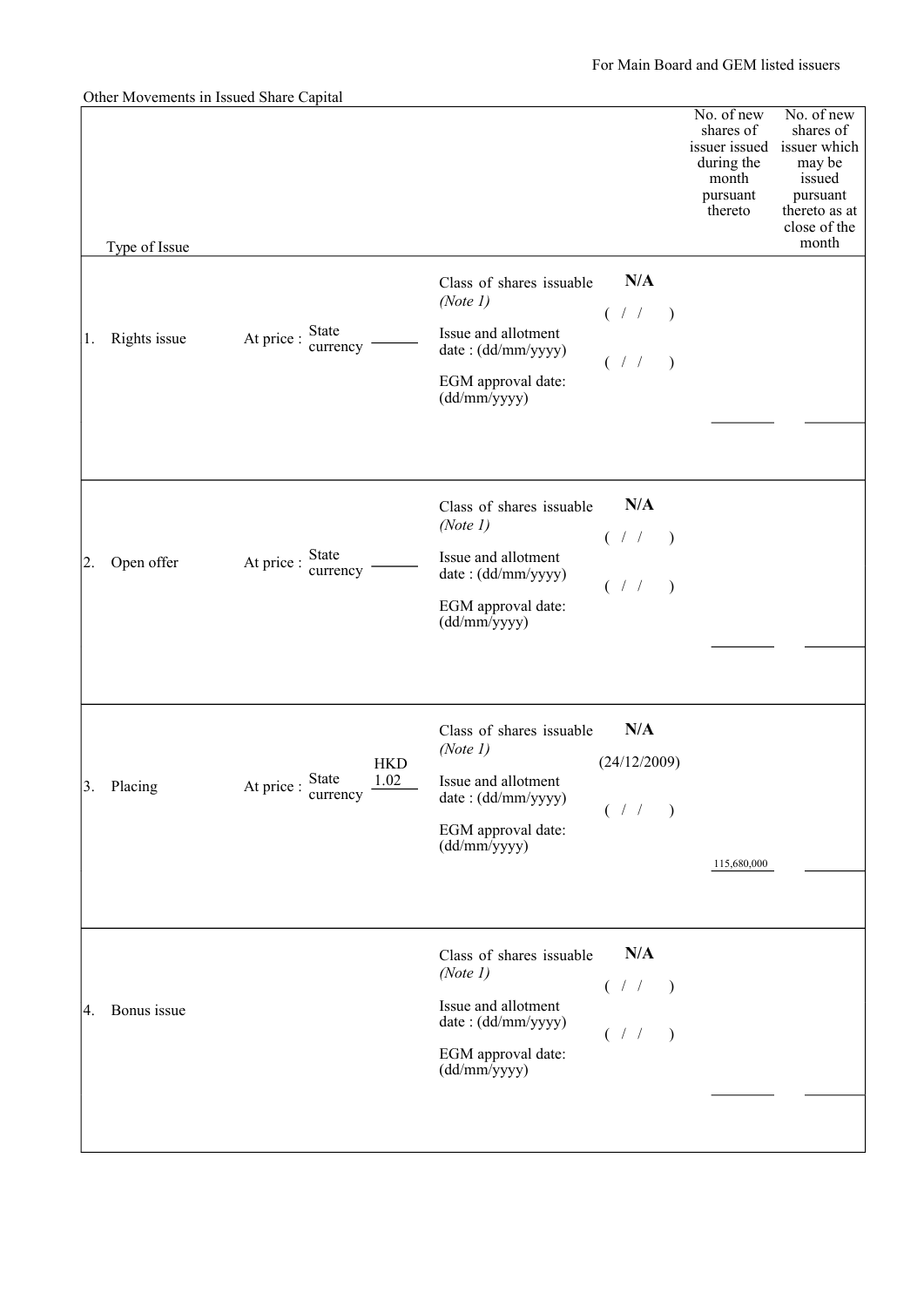|    |                                |                                          |                                                                                                                                  |                                  | For Main Board and GEM listed issuers                                 |                                                                                                                                 |
|----|--------------------------------|------------------------------------------|----------------------------------------------------------------------------------------------------------------------------------|----------------------------------|-----------------------------------------------------------------------|---------------------------------------------------------------------------------------------------------------------------------|
|    | Type of Issue                  |                                          |                                                                                                                                  |                                  | No. of new<br>shares of<br>during the<br>month<br>pursuant<br>thereto | No. of new<br>shares of<br>issuer issued issuer which<br>may be<br>issued<br>pursuant<br>thereto as at<br>close of the<br>month |
|    |                                |                                          |                                                                                                                                  |                                  |                                                                       |                                                                                                                                 |
| 5. | Scrip dividend                 | <b>State</b><br>At price :<br>currency - | Class of shares issuable<br>(Note 1)<br>Issue and allotment<br>date: (dd/mm/yyyy)<br>EGM approval date:<br>(dd/mm/yyyy)          | N/A<br>( / / )<br>(11)           |                                                                       |                                                                                                                                 |
| 6. | Repurchase of<br>shares        |                                          | of<br>Class<br>shares<br>repurchased (Note 1)<br>Cancellation date:<br>(dd/mm/yyyy)<br>EGM approval date:<br>(dd/mm/yyyy)        | N/A<br>( / / )<br>( / / )        |                                                                       |                                                                                                                                 |
| 7. | Redemption of<br>shares        |                                          | Class of<br>shares<br>redeemed (Note 1)<br>Redemption date:<br>(dd/mm/yyyy)<br>EGM approval date:<br>(dd/mm/yyyy)                | N/A<br>( / / )<br>$($ / $/$ )    |                                                                       |                                                                                                                                 |
| 8. | Consideration issue At price : | <b>HKD</b><br>State<br>currency          | Class of shares issuable<br>(Note 1)<br>Issue and allotment<br>date: (dd/mm/yyyy)<br>EGM approval date:<br>$(dd/\text{mm/yyyy})$ | $\overline{(}$<br>$\overline{(}$ |                                                                       | $\mathbf{0}$                                                                                                                    |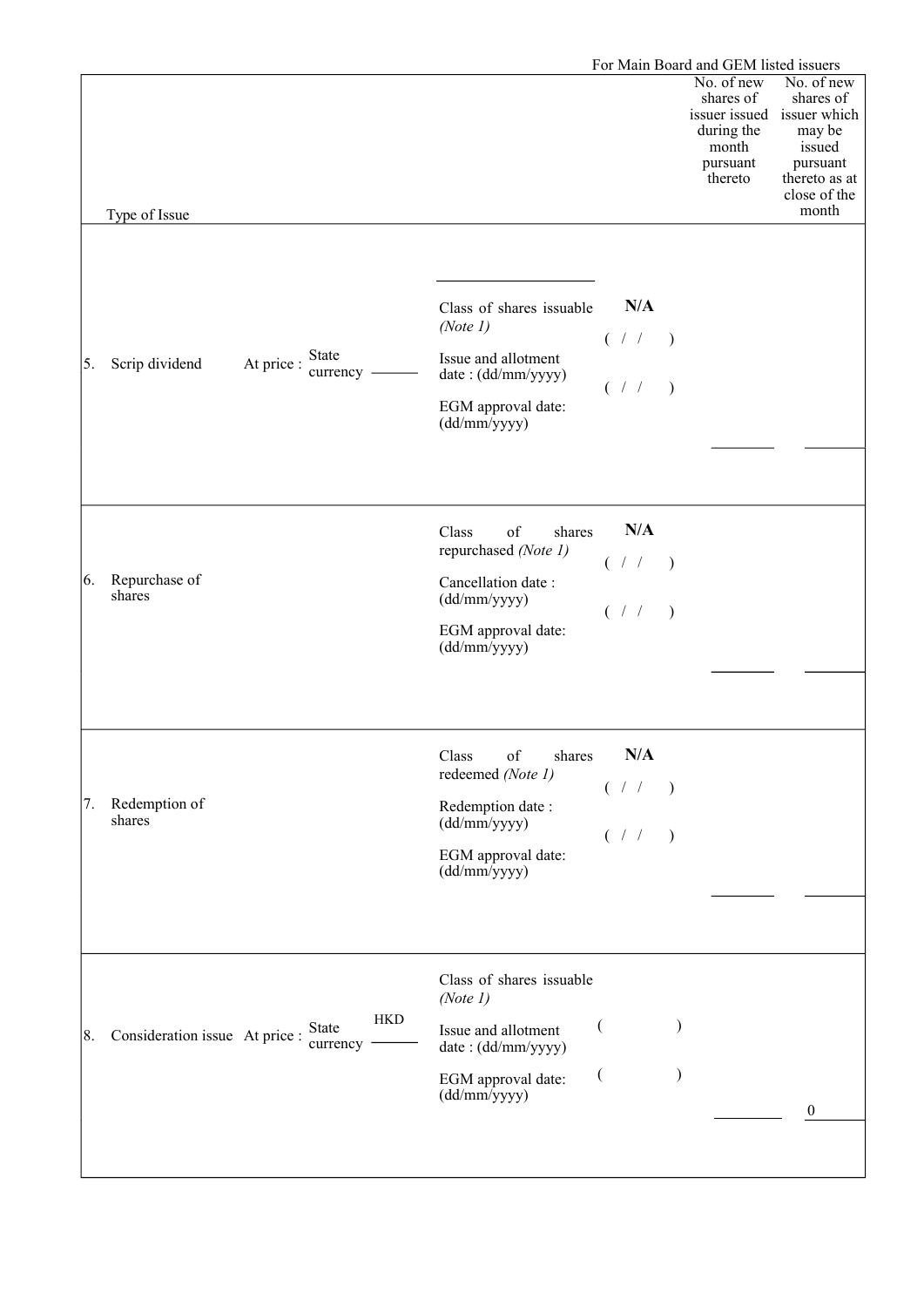|    |                               | For Main Board and GEM listed issuers |                                                                                                                         |                           |                                                                       |                                                                                                                                 |
|----|-------------------------------|---------------------------------------|-------------------------------------------------------------------------------------------------------------------------|---------------------------|-----------------------------------------------------------------------|---------------------------------------------------------------------------------------------------------------------------------|
|    | Type of Issue                 |                                       |                                                                                                                         |                           | No. of new<br>shares of<br>during the<br>month<br>pursuant<br>thereto | No. of new<br>shares of<br>issuer issued issuer which<br>may be<br>issued<br>pursuant<br>thereto as at<br>close of the<br>month |
| 9. | Capital<br>reorganisation     |                                       | Class of shares issuable<br>(Note 1)<br>Issue and allotment<br>date: (dd/mm/yyyy)<br>EGM approval date:<br>(dd/mm/yyyy) | N/A<br>( 7 / 7 )<br>(1/2) |                                                                       |                                                                                                                                 |
|    | 10. Other<br>(Please specify) | State<br>At price :<br>currency       | Class of shares issuable<br>(Note 1)<br>Issue and allotment<br>date: (dd/mm/yyyy)<br>EGM approval date:<br>(dd/mm/yyyy) | N/A<br>( / / )<br>( / / ) |                                                                       |                                                                                                                                 |
|    |                               |                                       | Total E.                                                                                                                | (Preference shares) N/A   | (Ordinary shares) $115,680,000$<br>(Other class) N/A                  |                                                                                                                                 |

| Total increase / (decrease) in ordinary shares during the month (i.e. Total of A to E):                          |  | 124,480,000 |  |
|------------------------------------------------------------------------------------------------------------------|--|-------------|--|
|                                                                                                                  |  | N/A         |  |
| Total increase / (decrease) in preference shares during the month (i.e. Total of A to E):                        |  | N/A         |  |
| Total increase / (decrease) in other classes of shares during the month (i.e. Total of A to E):                  |  | N/A         |  |
| (These figures should be the same as the relevant figures under II above ("Movements in Issued Share Capital").) |  |             |  |